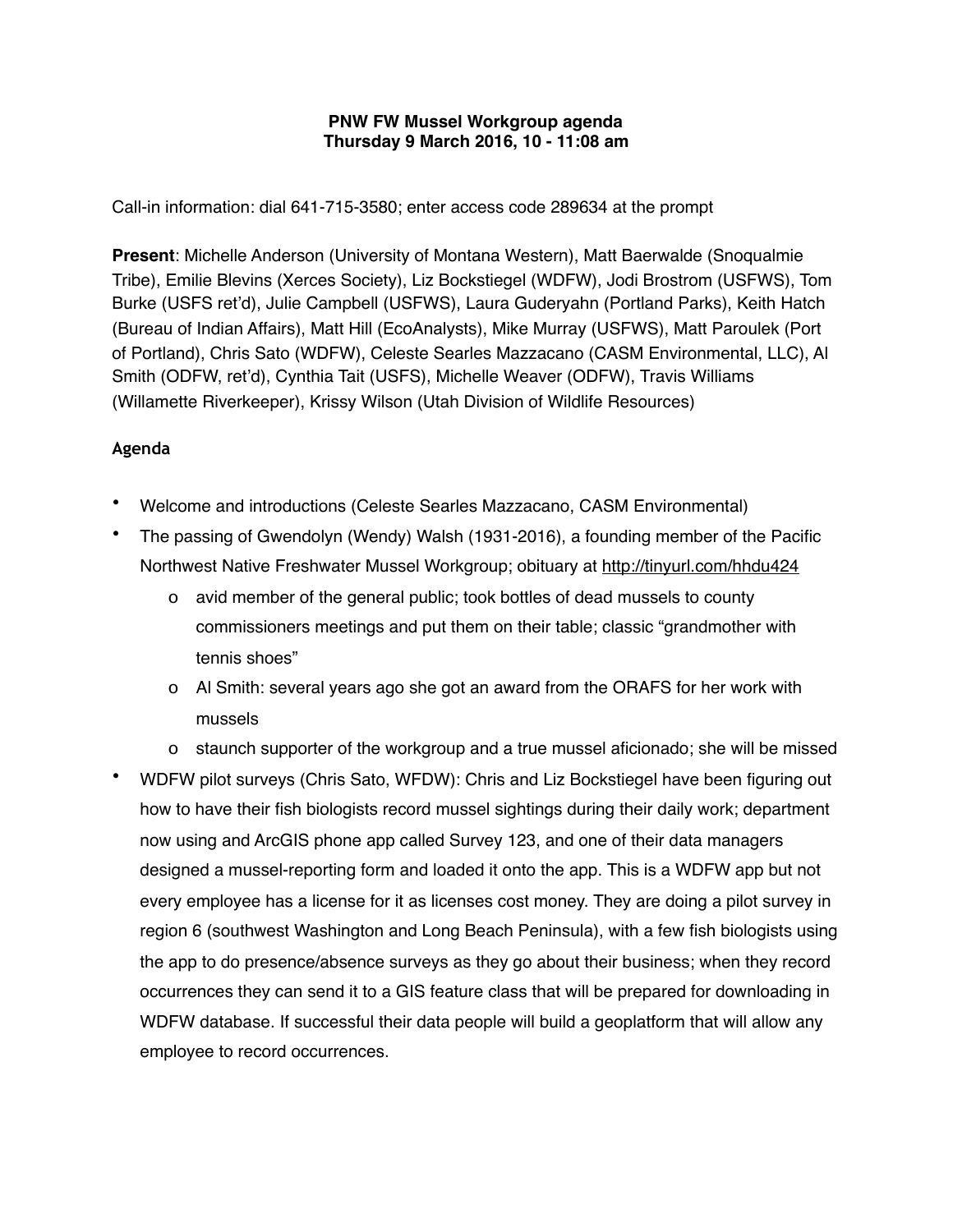- o Celeste Searles Mazzacano: Are you getting good buy in, and how are you determining users? This is pretty new, crews are starting to use this Survey 123 for for other surveys, so they were trying to do a quick add-on for incidental mussel observations, and trying to reach out to people who are already using Survey 123.
- o Al Smith: ODFW has done something similar for recording mussels during salmon surveys but this is much more sophisticated; data entry into accessible system is a nice development.
- o CASM: can people upload images, or is it just text reporting? People can upload photos, so Liz and Chris can do QA/QC.
- o It's good to be able to channel public inquiries to one place  $\rightarrow$  Chris noted that reaching out to the public will be next step, once they are sure this all works.
- o If successful, could other DFW agencies hop onto this too? They will have to ask the WDFW data guy, but Chris is willing to share all the work that she did.
- Report on mussel presentations at recent conferences
	- o ORAFS native fish/freshwater mussel session (Celeste Searles Mazzacano, CASM Environmental; David Stagliano, Montana Natural History; Emily Grossman, ESI): Mussel folks kicked off a full-day session on Native Mussels and Fish; well-attended (especially considering it started at 8 am!), ~35 people in the room, lots of notetaking and questions, several positive comments afterwards
	- o RRNW mussel poster (Celeste Searles Mazzacano, CASM Environmental): Poster on BMPs for mussel salvage had lots of action, many different agencies and tribes sayign they are starting to think about mussels in a more programmatic way.
- EcoAnalysts mussel symposium with Heidi Dunn, 19-20 September 2017, Columbia Gorge Discovery Center, The Dalles, OR (Matt Hill, EcoAnalysts)
	- o There will be a flyer and registration packet on EcoAnalysts web site very soon, plus an announcement to workgroup; Matt will send out the flyer to the list serve in the meantime.
	- o EcoAnalysts is getting all the speakers lined up for day 1; day 2 will be in-water survey techniques with Heidi Dunn.
- Potential for workgroup to host 2021 FMCS meeting in Portland or Seattle (guidelines in FMCS Procedures Manual, Appendix A (meetings) and B (workshops) at http://tinyurl.com/ j82mroh) (group):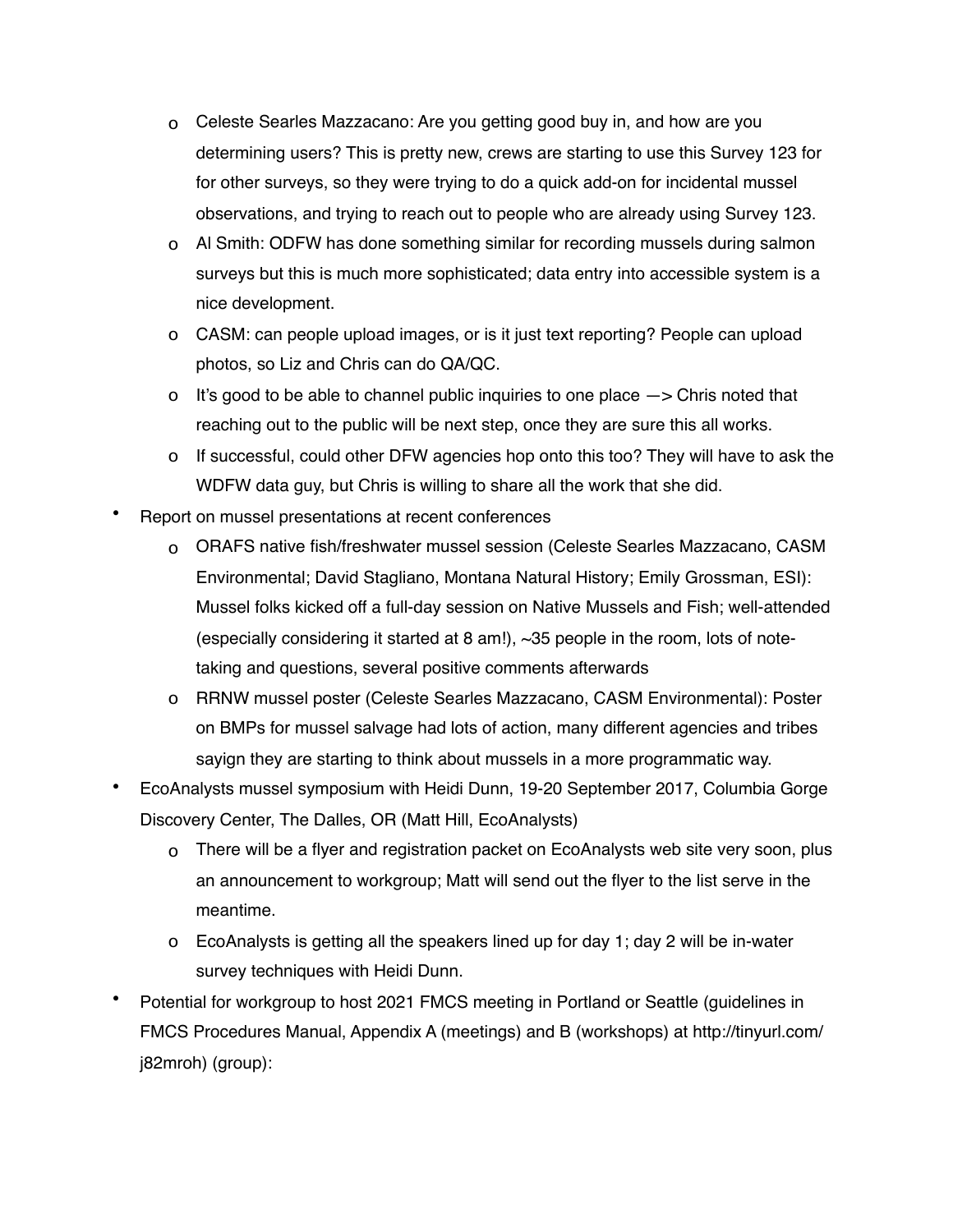- o from latest issue of Ellipsaria: "Symposium Committee Report, Heidi Dunn and Becca Winterringer: Heidi Dunn brought up plans for future symposia including Austin, Texas in 2019. Charles Randklev will make a presentation in Cleveland on the Texas Symposium. They are still in need of Workshop ideas for 2020. A suggestion was made to approach the Pacific Northwest group to see if they would consider hosting in 2021. It was suggested that the membership be queried in Cleveland as to their willingness to travel that far. Alternative would be to possibly host the 2020 workshop there. John Jenkinson, supported by Dave Berg, suggested that the 2021 symposium should move back east first since 2019 would be in Texas. Heidi and Jennifer noted that the membership may be more willing to travel further for bigger event, such as the Symposium, rather than for a Workshop. It was agreed to put this item on the business meeting agenda to gauge the Society's interest and willingness to travel. Teresa also is to reach out to Matt Patterson at NCTC as they recently hosted a mussel propagation class in Montana. Heidi is also to approach the Pacific Northwest group on their interest in hosting. It was noted that this area is important to the tribes; they just had a mussel position posted, however, it is difficult for them to afford to come East."
- o Al Smith thought it was interesting that from blurb above, Texas is considered to be in the west! Al has been to several meetings and they are well-attended, very exciting, latest innovative ideas, researchers whose papers or books you've only read, great field trips.
- o Michelle Weaver: How many people attend? Likely 300-400, pretty big (i.e. about same size as ORAFS meeting)
- o Often when a local organization hosts a meeting there is some sort of financial benefit for them as an incentive, so this could be a good way to fund a workgroup project in the future
- o What kind of structure would be set up to accept the money? Probably for the conference FMCS will do this (Celeste will check with Heidi Dunn about that) but what if we end up with a nest egg?
	- **EXELUANGER** 2 Xerces might be able to do it (they have held the small workgroup sum for several years)
	- We also have a refreshed relationship with ORAFS, and Michelle Weaver noted they have acted as a financial agent in this way for other organizations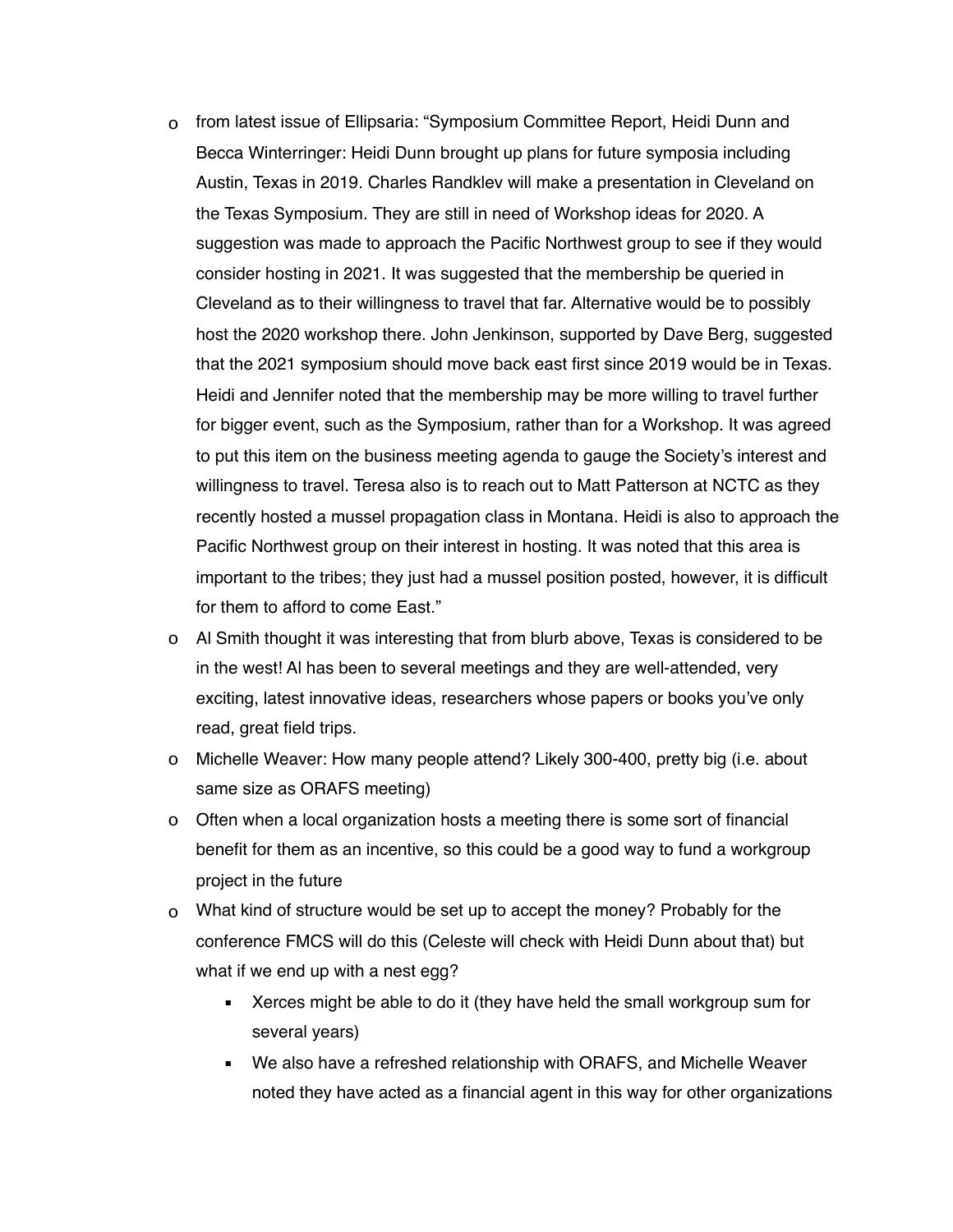- o FMCS has very detailed protocols, timelines, suggestions, and the Procedures Manual will be very helpful if we move ahead with this, but the planning schedule goes 18 months out from the meeting date so not a trivial effort.
- o We would need 1-2 people to head this with a collection of helpers, and since we have few dedicated mussel people in the west this will be hard to do; would be good idea to see if an agency is willing to fund someone who works for them part time in order to be chair.
- o We don't have a mussel community like they do in the east (people know each other, hundreds of people working on mussels) so will be more work for the group.
- o Cynthia Tait: Would we need to have an income stream? No, FMCS says they put money up front and then they get reimbursed from registration fees.
- o General tone of the the group is favorable if we can pull it off, but want to get input from all interested workgroup members, so Celeste will develop a SurveyMonkey questionnaire to get questions/concerns and overall yea or nay feeling from group, can get results to Heidi Dunn in time for the FMCS March 26 meeting
- o Celeste Searles Mazzacano: I think that overall, if we can swing it, this would be a good undertaking for the workgroup. When Heidi Dunn, who has been active with FMCS for a long time, joined the group last year, she mentioned that FMCS would like to have more of a relationship with the workgroup, and certainly with so few people in the west working as malacologists, we are the face of western mussels (so to speak). With a lot of the changes that have happened with the workgroup in the past few years—increased members and participation, more research and education, which has in turn resulted in greater awareness and interest in mussels among agencies, tribes, and nonprofits, as well as the formation of new subcommittees to develop the new web site, iNaturalist project, and Facebook page, I have been thinking that we are at a new point in our development, and that the workgoup could be more effective if we changed our organizational structure and/or status. I don't know that we have enough people to become a member-fee based organization, but is it time for us to look into obtaining non-profit status? Could we be more effective, better advocates, expand our impact if we organized a little differently? We would need to file for non-profit status, pay the fees for filing and having a lawyer look everything over, but the process is fairly boilerplate. We would need a Board with officers and have to do annual tax reporting, but I (and others in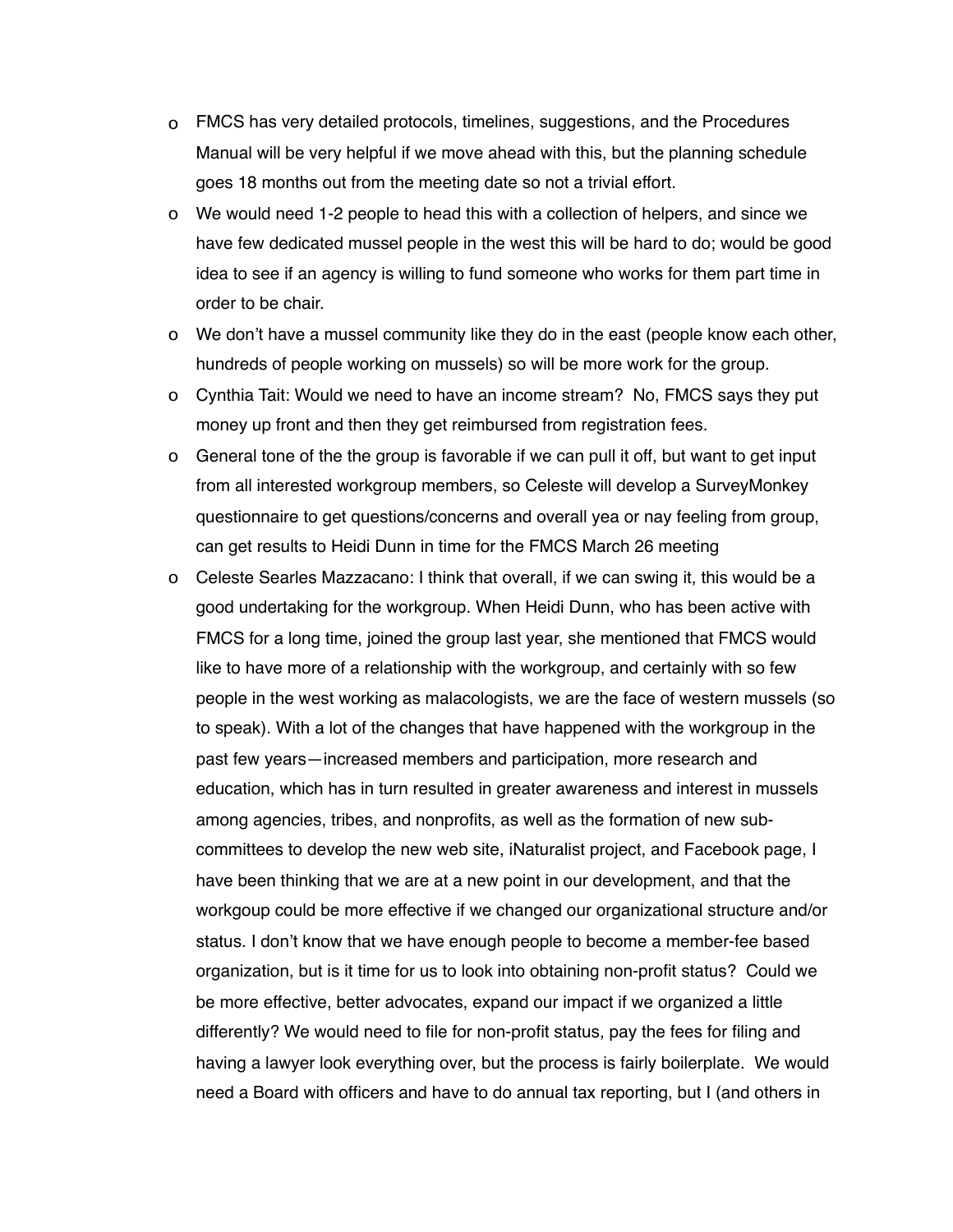the group) have been in on the ground floor of developing a non-profit and/or been a Board member of a non-profit, and though it takes time and a little money, it's hardly impossible. This could additionally allow us to apply for funding as an independent entity, as well as manage funds (either for ourselves, so that we don't need a different financial agent; or for others, and obtain a bit more income in the form of an overhead fee) and accept tax-deductible donations.

- o Al Smith agreed that the group has really grown and may be at the point of needing to change structure to be even more effective.
- o Travis Williams noted that the scope of group is worthy work, and we have an interesting mission from the perspective of setting up nonprofit; not a hard process to set up that nonprofit status, and we most likely have a ready-made board from within the group.
- o Celeste will poll the group on their thoughts and their willingness to commit to working towards non-profit status; will try to develop a small sub-committee to gather facts and present a plan to the workgroup in this calendar year.
- Additional items/announcements
	- o NCTC Freshwater Mussel Courses (Matthew Patterson, USFWS/NCTC)
		- **EXECTE:** Freshwater Mussel Identification June 26 30, 2017 (Instructors: Kevin Cummings and Jess Jones).
		- Conservation Biology of Freshwater Mussels August 7 11, 2017 (Instructors: Chris Barnhart and Heidi Dunn)
		- Freshwater Mussel Propagation for Restoration September 18 22, 2017 (Instructors: Rachel Mair, Nathan Eckert, Tony Brady, Brian Simmons, Matthew Patterson)
		- Al Smith commented that he attended the conservation biology class a few years ago—excellent course in a really nice setting, stay on campus so get to know attendees well.
- New study on role of trans-Beringian faunal exchange in evolution of mussels (workgroup approached by Ilya Vikhrev, Russian Academy of Science)
	- o Al Smith sent several e-mails to Ilya, who was looking for contacts along the eastern Pacific for help on where to look, getting permission to do surveys; sounds like an exciting and widespread study, has pretty good funding from the Russian Academy.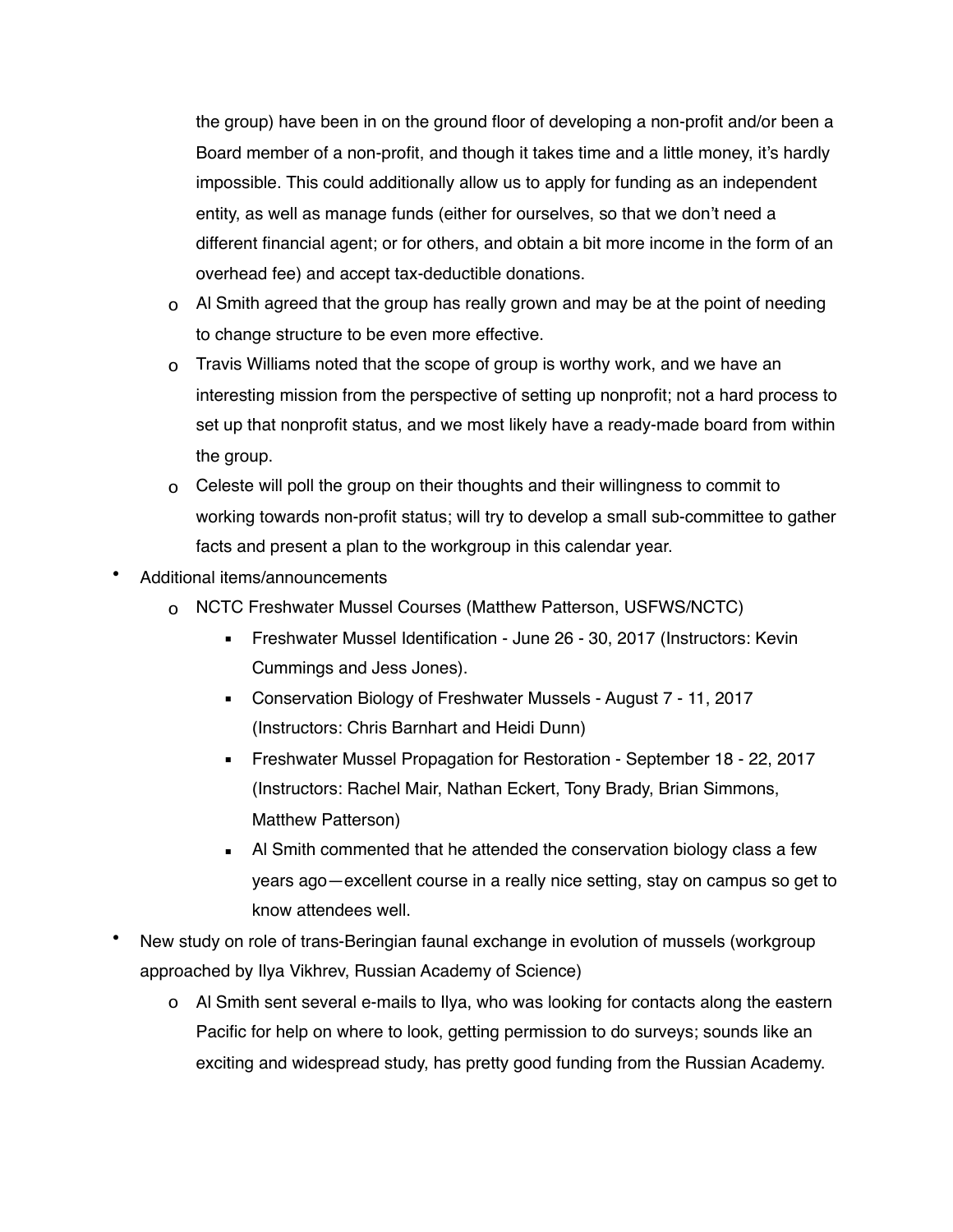- New project to compile mussel and snail occurrence data for Alaska (workgroup approached by Amanda Droghini, Alaska Center for Conservation Science, Univ. of Alaska)
	- o Al Smith noted there have been several people in AK who expressed recent interest in freshwater mussel surveys and data compilation, good to see this effort continuing.
	- o Celeste Searles Mazzacano said she had e-mailed Amanda off-list asking her to share their report when it's done, and Amanda was quite willing to do so.
- Final suction dredge mining white paper (Celeste Searles Mazzacano, CASM Environmental): submitted to legislative committee by ORAFS
- Senate Bill 644 introduced to Oregon Legislative assembly 2017 (see [https://](https://olis.leg.state.or.us/liz/2017R1/Downloads/MeasureDocument/SB644/Introduced) [olis.leg.state.or.us/liz/2017R1/Downloads/MeasureDocument/SB644/Introduced\)](https://olis.leg.state.or.us/liz/2017R1/Downloads/MeasureDocument/SB644/Introduced) (Shelly Miller, City of Eugene): Shelly was unable to attend meeting but e-mailed Celeste earlier and said that this hasn;t moved any firther, just wanted to alert the workgroup.
	- o "Makes various changes to laws relating to mining and mineral resources. Exempts certain small mining operations from exclusion certificate requirement. Exempts surface mining operations or exploration activities on federal lands from state bonding requirements if in compliance with federal financial guarantee requirements. Modifies certain permitting fees related to mining operations. Prohibits motorized instream placer mining in indigenous anadromous salmonid habitat and waters essential to recovery and conservation of Pacific lamprey, with certain exceptions";
	- o MOTORIZED IN-STREAM PLACER MINING

SECTION 17. Sections 2 and 4, chapter 783, Oregon Laws 2013, are repealed. SECTION 18. (1) As used in this section:

(a) "Essential indigenous anadromous salmonid habitat" has the meaning given that term in ORS 196.810.

(b) "Motorized in-stream placer mining" means mining using any form of motorized equipment, including but not limited to the use of a motorized suction dredge, for the purpose of extracting precious metals from placer deposits of the beds or banks of the waters of the state.

(c) "Waters of the state" has the meaning given that term in ORS 468B.005.

(2) Except as provided in subsection (3) of this section, no motorized in-stream placer mining may be permitted to occur in the beds or banks of the waters of the state that:

(a) Are indigenous anadromous salmonid habitat; or

(b) Essential to the recovery and conservation of Pacific lamprey.